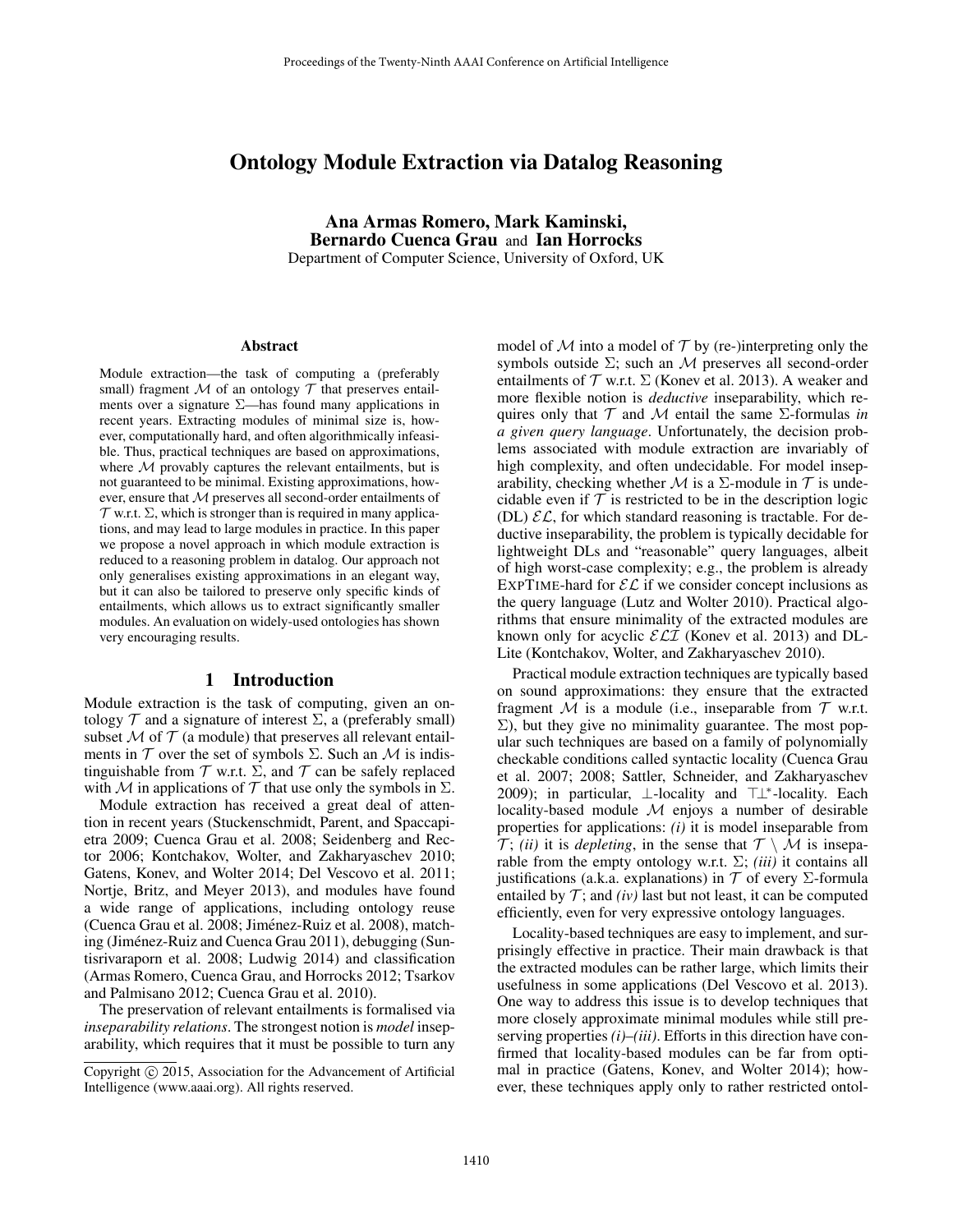ogy languages and utilise algorithms with high worst-case complexity.

Another approach to computing smaller modules is to weaken properties *(i)*–*(iii)*, which are stronger than is required in many applications. In particular, model inseparability (property *(i)*) is a very strong condition, and deductive inseparability would usually suffice, with the query language determining which kinds of consequence are preserved; in modular classification, for example, only atomic concept inclusions need to be preserved. However, all practical module extraction techniques that are applicable to expressive ontology languages yield modules satisfying all three properties, and hence potentially much larger than they need to be.

In this paper, we propose a technique that reduces module extraction to a reasoning problem in datalog. The connection between module extraction and datalog was first observed in (Suntisrivaraporn 2008), where it was shown that locality ⊥-module extraction for  $\mathcal{EL}$  ontologies could be reduced to propositional datalog reasoning. Our approach takes this connection much farther by generalising both locality-based and reachability-based (Nortje, Britz, and Meyer 2013) modules for expressive ontology languages in an elegant way. A key distinguishing feature of our technique is that it can extract deductively inseparable modules, with the query language tailored to the requirements of the application at hand, which allows us to relax Property *(i)* and extract significantly smaller modules. In all cases our modules preserve the nice features of locality: they are widely applicable (even beyond DLs), they can be efficiently computed, they are depleting (Property *(ii)*) and they preserve all justifications of relevant entailments (Property *(iii)*).

We have implemented our approach using the RDFox datalog engine (Motik et al. 2014). Our proof of concept evaluation shows that module size consistently decreases as we consider weaker inseparability relations, which could significantly improve the usefulness of modules in applications.

All our proofs are deferred to an extended version of the paper available online at arXiv:1411.5313.

### 2 Preliminaries

**Ontologies and Queries** We use standard first-order logic and assume familiarity with description logics, ontology languages and theorem proving. A signature  $\Sigma$  is a set of predicates and  $\text{Sig}(F)$  denotes the signature of a set of formulas F. It is assumed that the nullary falsehood predicate  $\perp$  belongs to every  $\Sigma$ . To capture a wide range of KR languages, we formalise ontology axioms as *rules*: function-free sentences of the form  $\forall \mathbf{x}$ .  $[\varphi(\mathbf{x}) \to \exists \mathbf{y}$ .  $[\vee_{i=1}^{n} \psi_i(\mathbf{x}, \mathbf{y})]$ , where  $\varphi$ ,  $\psi_i$  are conjunctions of distinct atoms. Formula  $\varphi$  is the rule *body* and  $\exists y \left[ \bigvee_{i=1}^{n} \psi_i(x, y) \right]$  is the *head*. Universal quantification is omitted for brevity. Rules are required to be safe (all variables in the head occur in the body) and we assume w.l.o.g. that  $\top$  (resp.  $\bot$ ) does not occur in rule heads (resp. in rule bodies). A TBox  $\mathcal T$  is a finite set of rules; TBoxes mentioning equality  $(\approx)$  are extended with its standard axiomatisation. A fact  $\gamma$  is a function-free ground atom. An ABox A is a finite set of facts. A *positive existential query (PEQ)* is a formula  $q(x) = \exists y.\varphi(x, y)$ , where  $\varphi$ is built from function-free atoms using only ∧ and ∨.

Datalog A rule is *datalog* if its head has at most one atom and all variables are universally quantified. A *datalog program*  $P$  is a set of datalog rules. Given  $P$  and an ABox  $A$ , their *materialisation* is the set of facts entailed by  $P \cup A$ , which can be computed by means of forward-chaining. A fact  $\gamma$  is a consequence of a datalog rule  $r = \bigwedge_{i=1}^{n} \gamma'_i \to \delta$ and facts  $\gamma_1, \ldots, \gamma_n$  if  $\gamma = \delta \sigma$  with  $\sigma$  a most-general unifier (MGU) of  $\gamma_i, \gamma'_i$  for each  $1 \leq i \leq n$ . A (forward-chaining) *proof* of  $\gamma$  in  $\mathcal{P} \cup \mathcal{A}$  is a pair  $\rho = (T, \lambda)$  where T is a tree,  $\lambda$ is a mapping from nodes in  $T$  to facts, and from edges in  $T$ to rules in  $P$ , such that for each node  $v$  the following holds: 1.  $\lambda(v) = \gamma$  if v is the root of T; 2.  $\lambda(v) \in A$  if v is a leaf; and 3. if v has children  $w_1, \ldots, w_n$  then each edge from v to  $w_i$  is labelled by the same rule r and  $\lambda(v)$  is a consequence of r and  $\lambda(w_1), \ldots, \lambda(w_n)$ . Forward-chaining is sound and complete: a fact  $\gamma$  is in the materialisation of  $\mathcal{P} \cup \mathcal{A}$  iff it has a proof in  $P \cup A$ . Finally, the *support* of  $\gamma$  is the set of rules occurring in some proof of  $\gamma$  in  $\mathcal{P} \cup \mathcal{A}$ .

Inseparability Relations & Modules We next recapitulate the most common inseparability relations studied in the literature. We say that TBoxes  $\mathcal T$  and  $\mathcal T'$  are

- $\Sigma$ -model inseparable ( $\mathcal{T} \equiv_{\Sigma}^{\mathfrak{m}} \mathcal{T}'$ ), if for every model  $\mathcal{I}$  of  $\mathcal T$  (resp. of  $\mathcal T'$ ) there exists a model  $\mathcal J$  of  $\mathcal T'$  (resp. of  $\mathcal T$ ) with the same domain s.t.  $A^{\mathcal{I}} = A^{\mathcal{J}}$  for each  $A \in \Sigma$ .
- $\Sigma$ -query inseparable ( $\mathcal{T} \equiv_{\Sigma}^q \mathcal{T}'$ ) if for every Boolean PEQ q and  $\Sigma$ -ABox A we have  $\mathcal{T} \cup \mathcal{A} \models q$  iff  $\mathcal{T}' \cup \mathcal{A} \models q$ .
- Σ*-fact inseparable* ( $\mathcal{T} \equiv_{\Sigma}^f \mathcal{T}'$ ) if for every fact  $\gamma$  and ABox A over  $\Sigma$  we have  $\overline{\mathcal{T}} \cup \mathcal{A} \models \gamma$  iff  $\mathcal{T}' \cup \mathcal{A} \models \gamma$ .
- $\Sigma$ -*implication inseparable* ( $\mathcal{T} \equiv_{\Sigma}^{\mathsf{i}} \mathcal{T}'$ ) if for each  $\varphi$  of the form  $A(\mathbf{x}) \to B(\mathbf{x})$  with  $A, B \in \Sigma, \mathcal{T} \models \varphi$  iff  $\mathcal{T}' \models \varphi$ .

These relations are naturally ordered from strongest to weakest:  $\equiv_{\Sigma}^{m} \subsetneq \equiv_{\Sigma}^{q} \subsetneq \equiv_{\Sigma}^{f} \subsetneq \equiv_{\Sigma}^{i}$  for each non-trivial  $\Sigma$ .

Given an inseparability relation  $\equiv$  for  $\Sigma$ , a subset  $\mathcal{M} \subseteq \mathcal{T}$ is a  $\equiv$ *-module of*  $\mathcal{T}$  if  $\mathcal{T} \equiv \mathcal{M}$ . Furthermore,  $\mathcal{M}$  is *minimal* if no  $\mathcal{M}' \subsetneq \mathcal{M}$  is a  $\equiv$ -module of  $\mathcal{T}$ .

# 3 Module Extraction via Datalog Reasoning

In this section, we present our approach to module extraction by reduction into a reasoning problem in datalog. Our approach builds on recent techniques that exploit datalog engines for ontology reasoning (Kontchakov et al. 2011; Stefanoni, Motik, and Horrocks 2013; Zhou et al. 2014). In what follows, we fix an arbitrary TBox  $\mathcal T$  and signature  $\Sigma \subseteq \mathsf{Sig}(\mathcal{T})$ . Unless otherwise stated, our definitions and theorems are parameterised by such  $\mathcal T$  and  $\Sigma$ . We assume w.l.o.g. that rules in  $T$  do not share existentially quantified variables. For simplicity, we also assume that  $\mathcal T$  contains no constants (all our results can be seamlessly extended).

### 3.1 Overview and Main Intuitions

Our overall strategy to extract a module  $\mathcal M$  of  $\mathcal T$  for an inseparability relation  $\equiv_{\Sigma}^z$ , with  $z \in \{\text{m}, \text{q}, \text{f}, \text{i}\}$ , can be summarised by the following steps:

1. Pick a substitution  $\theta$  mapping all existentially quantified variables in  $\mathcal T$  to constants, and transform  $\mathcal T$  into a datalog program  $P$  by *(i)* Skolemising all rules in  $T$  using  $\theta$  and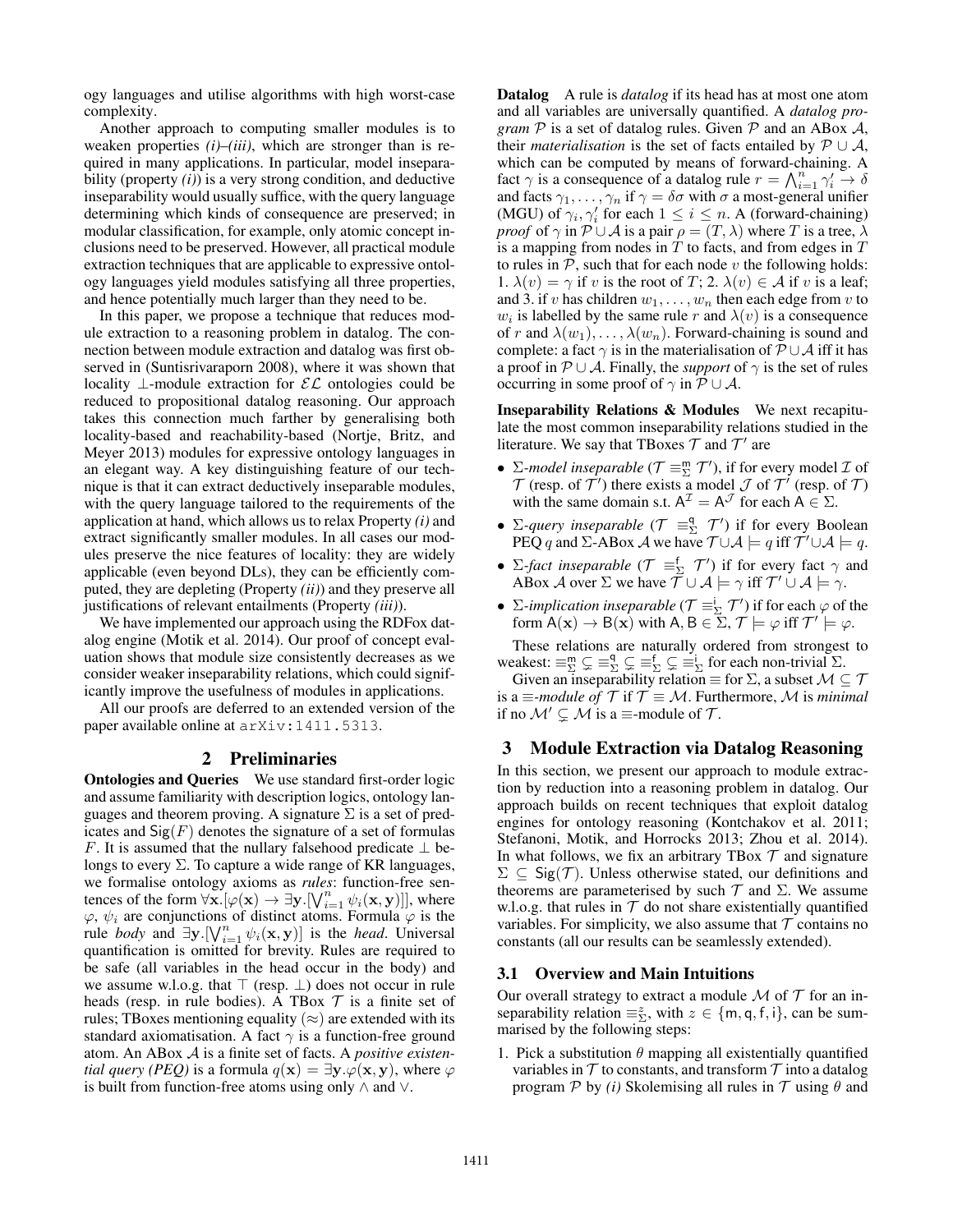| $(r_1)$           | $A(x) \rightarrow \exists y_1 . [R(x, y_1) \wedge B(y_1)]$     | $A \sqsubset \exists R.B$              |
|-------------------|----------------------------------------------------------------|----------------------------------------|
| $(r_2)$           | $A(x) \rightarrow \exists y_2 . [R(x, y_2) \wedge C(y_2)]$     | $A \sqsubset \exists R.C$              |
| $(r_3)$           | $B(x) \wedge C(x) \rightarrow D(x)$                            | $B \sqcap C \sqsubset D$               |
| $(r_4)$           | $D(x) \rightarrow \exists y_3.$ $[S(x, y_3) \wedge E(y_3)]$    | $D \sqsubset \exists S.E$              |
| (r <sub>5</sub> ) | $D(x) \wedge S(x, y) \rightarrow F(y)$                         | $D \sqsubset \forall S.F$              |
| (r <sub>6</sub> ) | $S(x, y) \wedge E(y) \wedge F(y) \rightarrow G(x)$             | $\exists S.(E \sqcap F) \sqsubseteq G$ |
|                   | $(r_7)$ $\mathsf{G}(x) \wedge \mathsf{H}(x) \rightarrow \perp$ | $G \sqcap H \sqsubset \bot$            |

Figure 1: Example TBox  $\mathcal{T}^{ex}$  with DL translation

*(ii)* turning disjunctions into conjunctions while splitting them into different rules, thus replacing each function-free disjunctive rule of the form  $\varphi(\mathbf{x}) \to \bigvee_{i=1}^{n} \psi_i(\mathbf{x})$  with datalog rules  $\varphi(\mathbf{x}) \to \psi_1(\mathbf{x}), \ldots, \varphi(\mathbf{x}) \to \psi_n(\mathbf{x}).$ 

- 2. Pick a Σ-ABox  $A_0$  and materialise  $P \cup A_0$ .
- 3. Pick a set  $A_r$  of "relevant facts" in the materialisation and compute the supporting rules in  $P$  for each such fact.
- 4. The module  $M$  consists of all rules in  $T$  that yield some supporting rule in  $P$ . In this way, M is fully determined by the substitution  $\theta$  and the ABoxes  $\mathcal{A}_0$  and  $\mathcal{A}_r$ .

The main intuition behind our module extraction approach is that we can pick  $\theta$ ,  $\mathcal{A}_0$  and  $\mathcal{A}_r$  (and hence  $\mathcal{M}$ ) such that each proof  $\rho$  of a  $\Sigma$ -consequence  $\varphi$  of  $\tau$  to be preserved can be embedded in a forward chaining proof  $\rho'$  in  $P \cup A_0$  of a relevant fact in  $A_r$ . Such an embedding satisfies the key property that, for each rule r involved in  $\rho$ , at least one corresponding datalog rule in  $P$  is involved in  $\rho'$ . In this way we ensure that M contains the necessary rules to entail  $\varphi$ . This approach, however, does not ensure minimality of  $\mathcal{M}$ : since  $P$  is a strengthening of  $T$  there may be proofs of a relevant fact in  $\mathcal{P} \cup \mathcal{A}_0$  that do not correspond to a ∑-consequence of  $\mathcal T$ , which may lead to unnecessary rules in  $\mathcal M$ .

To illustrate how our strategy might work in practice, suppose that  $\mathcal T$  is  $\mathcal T^{ex}$  in Fig. 1,  $\Sigma = \{B, C, D, G\}$ , and that we want a module  $M$  that is  $\Sigma$ -implication inseparable from  $\mathcal{T}^{ex}$ . This is a simple case since  $\varphi = D(x) \rightarrow G(x)$  is the only non-trivial  $\Sigma$ -implication entailed by  $\mathcal{T}^{ex}$ ; thus, for M to be a module we only require that  $\mathcal{M} \models \varphi$ .

Proving  $\mathcal{T}^{ex} \models \varphi$  amounts to proving  $\mathcal{T}^{ex} \cup \{D(a)\} \models$  $G(a)$  (with a a fresh constant). Figure 2(a) depicts a hyperresolution tree  $\rho$  showing how  $G(a)$  can be derived from the clauses corresponding to  $r_4-r_6$  and  $D(a)$ , with rule  $r_4$  transformed into clauses

$$
r'_4 = D(x) \to S(x, f(x_3))
$$
  $r''_4 = D(x) \to E(f(x_3))$ 

Hence  $\mathcal{M} = \{r_4 - r_6\}$  is a  $\Sigma$ -implication inseparable module of  $\mathcal{T}^{ex}$ , and as  $G(a)$  cannot be derived from any subset of  $\{r_4-r_6\}$ , M is also minimal.

In our approach, we pick  $A_0$  to contain the initial fact  $D(a)$ ,  $A_r$  to contain the fact to be proved  $G(a)$ , and we make  $\theta$  map variable  $y_3$  in  $r_4$  to a fresh constant c, in which case rule  $r_4$  corresponds to the following datalog rules in  $\mathcal{P}$ :

$$
D(x) \to S(x, c) \qquad D(x) \to E(c)
$$

Figure 2(b) depicts a forward chaining proof  $\rho'$  of  $G(a)$  in  $P \cup \{D(a)\}\$ . As shown in the figure,  $\rho$  can be embedded

in  $\rho'$  via  $\theta$  by mapping functional terms over f to the fresh constant c. In this way, the rules involved in  $\rho$  are mapped to the datalog rules involved in  $\rho'$  via  $\theta$ . Consequently, we will extract the (minimal) module  $\mathcal{M} = \{r_4 - r_6\}.$ 

### 3.2 The Notion of Module Setting

The substitution  $\theta$  and the ABoxes  $\mathcal{A}_0$  and  $\mathcal{A}_r$ , which determine the extracted module, can be chosen in different ways to ensure the preservation of different kinds of  $\Sigma$ consequences. The following notion of a module setting captures in a declarative way the main elements of our approach.

**Definition 1.** A *module setting* for  $T$  and  $\Sigma$  is a tuple  $\chi = \langle \theta, \mathcal{A}_0, \mathcal{A}_r \rangle$  with  $\theta$  a substitution from existentially quantified variables in  $T$  to constants,  $A_0$  a  $\Sigma$ -ABox,  $A_r$ a Sig(T)-ABox, and s.t. no constant in  $\chi$  occurs in T.

The *program* of  $X$  is the smallest datalog program  $\mathcal{P}^X$ containing, for each  $r = \varphi(\mathbf{x}) \to \exists \mathbf{y}. [\vee_{i=1}^{n} \psi_i(\mathbf{x}, \mathbf{y})]$  in T, the rule  $\varphi \to \bot$  if  $n = 0$  and all rules  $\varphi \to \gamma \theta$  for each  $1 \leq i \leq n$  and each atom  $\gamma$  in  $\psi_i$ . The *support* of  $\chi$  is the set of rules  $r \in \mathcal{P}^{\chi}$  that support a fact from  $\mathcal{A}_r$  in  $\mathcal{P}^{\chi} \cup \mathcal{A}_0$ . The *module*  $\mathcal{M}^{\chi}$  of  $\chi$  is the set of rules in  $\mathcal{T}$  that have a corresponding datalog rule in the support of  $X$ .

#### 3.3 Modules for each Inseparability Relation

We next consider each inseparability relation  $\equiv_{\Sigma}^z$ , where  $z \in \{m, q, f, i\}$ , and formulate a specific setting  $\chi_z$  which provably yields a  $\equiv_{\Sigma}^z$ -module of  $\mathcal{T}$ .

Implication Inseparability The example in Section 3.1 suggests a natural setting  $X_i = \langle \theta, \mathcal{A}_0, \mathcal{A}_r \rangle$  that guarantees implication inseparability. As in our example, we pick  $\theta$  to be as "general" as possible by Skolemising each existentially quantified variable to a fresh constant. For A and B predicates of the same arity n, proving that  $T$  entails a  $\Sigma$ implication  $\varphi = A(x_1, \ldots, x_n) \rightarrow B(x_1, \ldots, x_n)$ , amounts to showing that  $\mathcal{T} \cup \{A(a_1, \ldots, a_n)\}\models B(a_1, \ldots, a_n)$  for fresh constants  $a_1, \ldots, a_n$ . Thus, following the ideas of our example, we initialise  $\mathcal{A}_0$  with a fact  $A(c_A^1, \ldots, c_A^n)$  for each *n*-ary predicate  $A \in \Sigma$ , and  $\mathcal{A}_r$  with a fact  $B(c_A^1, \ldots, c_A^n)$  for each pair of *n*-ary predicates  $\{B, A\} \subseteq \Sigma$  with  $B \neq A$ .

**Definition 2.** For each existentially quantified variable  $y_j$  in  $\mathcal{T}$ , let  $c_{y_j}$  be a fresh constant. Furthermore, for each  $A \in \Sigma$ of arity n, let  $c^1_A, \ldots, c^n_A$  be also fresh constants. The setting  $X_i = \langle \theta^i, \mathcal{A}_0^i, \mathcal{A}_r^i \rangle$  is defined as follows:

- $\theta^i = \{ y_j \mapsto c_{y_j} \mid y_j \text{ existentially quantified in } \mathcal{T} \},$
- $A_0^i = \{A(c_A^1, \ldots, c_A^n) \mid A \text{ } n\text{-ary predicate in } \Sigma\}$ , and
- $A_r^i = \{B(c_A^1, \ldots, c_A^n) | A \neq B \text{ } n\text{-ary predicates in } \Sigma\}.$   $\diamond$

The setting  $X_i$  is reminiscent of the datalog encodings typically used to check whether a concept A is subsumed by concept B w.r.t. a "lightweight" ontology  $\mathcal T$  (Krötzsch, Rudolph, and Hitzler 2008; Stefanoni, Motik, and Horrocks 2013). There, variables in rules are Skolemised as fresh constants to produce a datalog program  $P$  and it is then checked whether  $P \cup \{A(a)\}\models B(a)$ .

**Theorem 3.** 
$$
\mathcal{M}^{\chi_i} \equiv_{\Sigma}^i \mathcal{T}
$$
.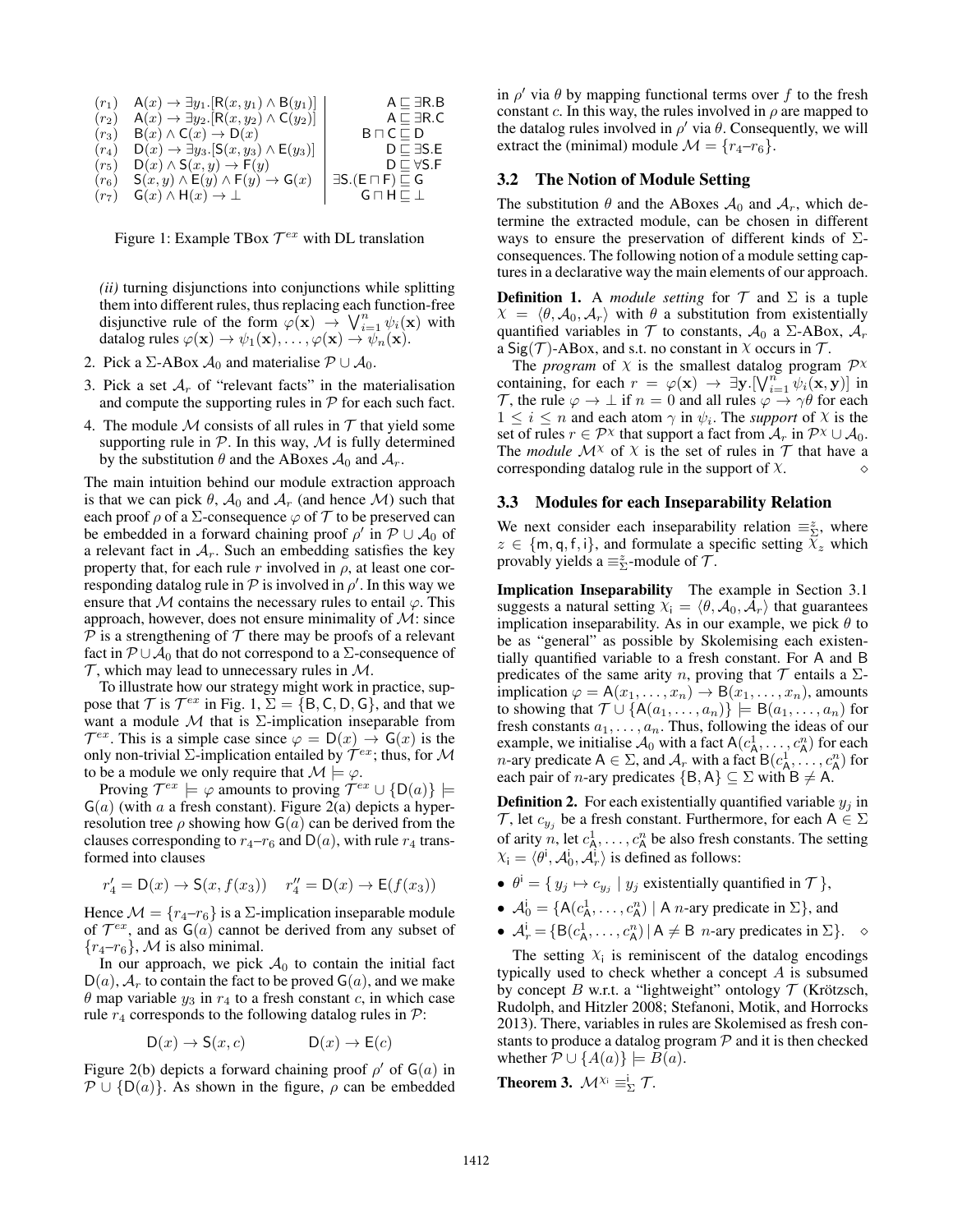

Figure 2: Proofs of  $G(a)$  from  $D(a)$  in (a)  $\mathcal{T}^{ex}$  and (b) the corresponding datalog program

**Fact Inseparability** The setting  $X_i$  in Def. 2 cannot be used to ensure fact inseparability. Consider again  $\mathcal{T}^{ex}$  and  $\Sigma = \{B, C, D, G\}$ , for which  $\mathcal{M}^{\chi i} = \{r_4, r_5, r_6\}$ . For  $\mathcal{A} = \{\mathsf{B}(a), \mathsf{C}(a)\}\$  we have  $\mathcal{T}^{ex}\cup\mathcal{A} \models \mathsf{G}(a)$  but  $\mathcal{M}^{\chi_i}\cup\mathcal{A} \not\models$  $G(a)$ , and hence  $\mathcal{M}^{\chi_i}$  is not fact inseparable from  $\mathcal{T}^{ex}$ .

More generally,  $\mathcal{M}^{\chi_i}$  is only guaranteed to preserve  $\Sigma$ fact entailments  $\mathcal{T} \cup \mathcal{A} \models \gamma$  where  $\mathcal{A}$  is a singleton. However, for a module to be fact inseparable from  $T$  it must preserve all Σ-facts when coupled with *any* Σ-ABox. We achieve this by choosing  $A_0$  to be the *critical ABox* for  $\Sigma$ , which consists of all facts that can be constructed using  $\Sigma$ and a single fresh constant (Marnette 2009). Every  $\Sigma$ -ABox can be homomorphically mapped into the critical  $\Sigma$ -ABox. In this way, we can show that all proofs of a  $\Sigma$ -fact in  $\mathcal{T} \cup \mathcal{A}$ can be embedded in a proof of a relevant fact in  $\mathcal{P}^{\chi} \cup \mathcal{A}_0$ .

**Definition 4.** Let constants  $c_{y_i}$  be as in Def. 2, and let  $*$  be a fresh constant. The setting  $X_f = \langle \theta^f, \mathcal{A}_0^f, \mathcal{A}_r^f \rangle$  is defined as follows: *(i)*  $\theta^f = \theta^i$ , *(ii)*  $\mathcal{A}_0^f = \{ A(*,\ldots,*) \mid A \in \Sigma \}$ , and *(iii)*  $\mathcal{A}_r^{\mathsf{f}} = \mathcal{A}_0^{\mathsf{f}}$  $\begin{array}{ccccc}\n\bullet & & & \circ & & \circ & \circ \\
\circ & & & & \circ & & \circ & \circ \\
\circ & & & & & \circ & \circ & \circ \\
\circ & & & & & & \circ & \circ\n\end{array}$ 

The datalog programs for  $X_i$  and  $X_f$  coincide and hence the only difference between the two settings is in the definition of their corresponding ABoxes. In our example, both  $\mathcal{A}_0^{\mathsf{f}}$ and  $\mathcal{A}_{r}^{f}$  contain facts  $B(*)$ ,  $C(*)$ ,  $D(*)$ , and  $G(*)$ . Clearly,  $\mathcal{P}^{Xf} \cup \mathcal{A}_0 \models G(*)$  and the proof additionally involves rule  $r_3$ . Thus  $\mathcal{M}^{\chi_f} = \{r_3, r_4, r_5, r_6\}.$ 

**Theorem 5.**  $\mathcal{M}^{\chi_f} \equiv^f_{\Sigma} \mathcal{T}$ .

Query Inseparability Positive existential queries constitute a much richer query language than facts as they allow for existentially quantified variables. Thus, the query inseparability requirement invariably leads to larger modules.

For instance, let  $\mathcal{T} = \mathcal{T}^{ex}$  and  $\Sigma = \{A, B\}$ . Given the  $Σ$ -ABox  $A = {A(a)}$  and  $Σ$ -query  $q = ∃y.B(y)$  we have that  $\mathcal{T}^{ex} \cup \mathcal{A} \models q$  (due to rule  $r_1$ ). The module  $\mathcal{M}^{\chi_f}$  is, however, empty. Indeed, the materialisation of  $\mathcal{P}^{X_f} \cup \{A(*)\}$  consists of the additional facts  $R(*, c_{y_1})$  and  $B(c_{y_1})$  and hence it does not contain any relevant fact mentioning only ∗. Thus,  $\mathcal{M}^{\chi_f} \cup \mathcal{A} \not\models q$  and  $\mathcal{M}^{\chi_f}$  is not query inseparable from  $\mathcal{T}^{ex}$ .

Our example suggests that, although the critical ABox is constrained enough to embed every  $\Sigma$ -ABox, we may need to consider additional relevant facts to capture all proofs of a  $\Sigma$ -query. In particular, rule  $r_1$  implies that B contains an instance whenever A does: a dependency that is then checked

by q. This can be captured by considering fact  $B(c_{y_1})$  as relevant, in which case rule  $r_1$  would be in the module.

More generally, we consider a module setting  $\chi$  that differs from  $X_f$  only in that all  $\Sigma$ -facts (and not just those over ∗) are considered as relevant.

**Definition 6.** Let constants  $c_{y_i}$  and  $*$  be as in Def. 4. The setting  $X_q = \langle \theta^q, \mathcal{A}_0^q, \mathcal{A}_r^q \rangle$  is as follows: *(i)*  $\theta^q = \theta^f$ , *(ii)*  $\mathcal{A}_0^q =$  $A_0^f$ , and *(iii)*  $A_r^q$  consists of all  $\Sigma$ -facts  $A(a_1, \ldots, a_n)$  with each  $a_j$  either a constant  $c_{y_i}$  or  $*$ . or  $*$ .  $\diamond$ 

Correctness is established by the following theorem:

**Theorem 7.**  $\mathcal{M}^{\chi_q} \equiv^q_{\Sigma} \mathcal{T}$ .

**Model Inseparability** The modules generated by  $\chi_q$  may not be model inseparable from T. To see this, let  $\mathcal{T} = \mathcal{T}^{ex}$ and  $\Sigma = \{A, D, R\}$ , in which case  $\mathcal{M}^{\chi_q} = \{r_1, r_2\}$ . The interpretation  $\mathcal I$  where  $\Delta^{\mathcal I} = \{a, b\}, A^{\mathcal I} = \{a\}, B^{\mathcal I} = C^{\mathcal I} =$  $\{b\}$ ,  $D^{\mathcal{I}} = \emptyset$  and  $R^{\mathcal{I}} = \{(a, b)\}\$ is a model of  $\mathcal{M}^{\chi_q}$ . This interpretation, however, cannot be extended to a model of  $r_3$ (and hence of  $T$ ) without reinterpreting A, R or D.

The main insight behind locality and reachability modules is to ensure that each model of the module can be extended to a model of  $T$  in a uniform way. Specifically, each model of a >⊥<sup>∗</sup> -locality or >⊥<sup>∗</sup> -reachability module can be extended to a model of  $T$  by interpreting all other predicates A as either  $\emptyset$  or  $(\Delta^{\mathcal{I}})^n$  with *n* the arity of A. Thus,  $\mathcal{M} = \{r_1, r_2, r_3\}$ is a  $\equiv_{\Sigma}^{\text{m}}$ -module of  $\mathcal{T}^{ex}$  since all its models can be extended by interpreting E, F and G as the domain, H as empty, and S as the Cartesian product of the domain. We can capture this idea in our framework by means of the following setting.

**Definition 8.** The setting  $X_m = \langle \theta^m, \mathcal{A}_0^m, \mathcal{A}_r^m \rangle$  is as follows:  $\theta^m$  maps each existentially quantified variable to the fresh constant  $*$  and  $\mathcal{A}_0^m = \mathcal{A}_r^m = \mathcal{A}_0^f$ .

In our example,  $\mathcal{P}^{\chi_m} \cup \mathcal{A}_0^m$  entails the relevant facts  $A(*)$ ,  $R(*,*)$  and  $D(*)$ , and hence  $\mathcal{M}^{\chi_m} = \{r_1, r_2, r_3\}.$ 

To show that  $\mathcal{M}^{\chi_m}$  is a  $\equiv_{\Sigma}^{\mathsf{m}}$ -module we prove that all models  $\mathcal I$  of  $\mathcal M^{\chi_m}$  can be extended to a model of  $\mathcal T$  as follows: *(i)* predicates not occurring in the materialisation of  $\mathcal{P}^{\chi_m} \cup \mathcal{A}_0^m$  are interpreted as empty; *(ii)* predicates in the support of  $X_m$  (and hence occurring in  $\mathcal{M}^{X_m}$ ) are interpreted as in  $\mathcal{I}$ ; and *(iii)* all other predicates A are interpreted as  $(\Delta^{\mathcal{I}})^n$  with *n* the arity of A.

**Theorem 9.**  $\mathcal{M}^{\chi_m} \equiv^m_{\Sigma} \mathcal{T}$ .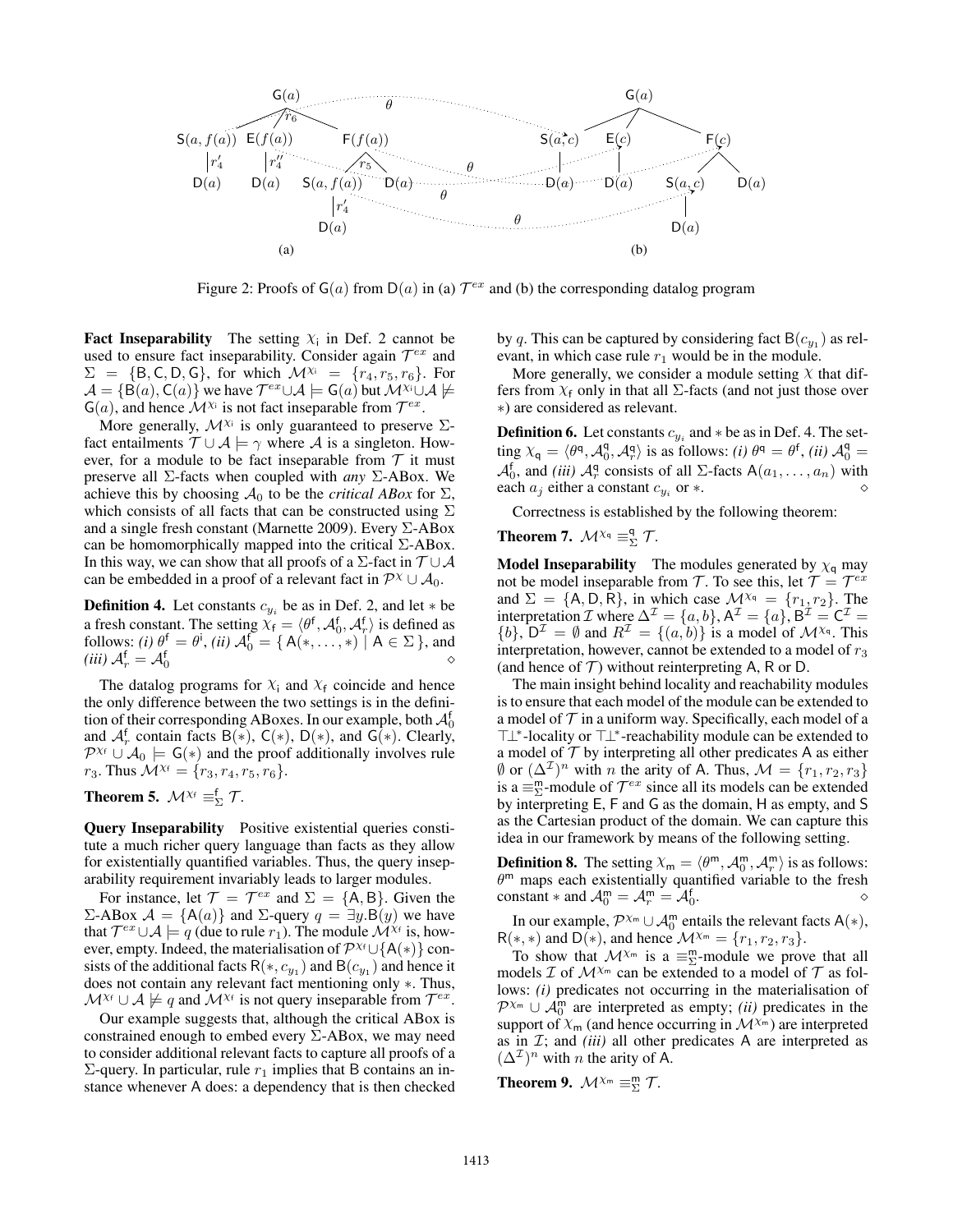### 3.4 Modules for Ontology Classification

Module extraction has been exploited for optimising ontology classification (Armas Romero, Cuenca Grau, and Horrocks 2012; Tsarkov and Palmisano 2012; Cuenca Grau et al. 2010). In this case, it is not only required that modules are implication inseparable from  $T$ , but also that they preserve all implications  $A(x) \rightarrow B(x)$  with  $A \in \Sigma$  but  $B \notin \Sigma$ . This requirement can be captured as given next.

**Definition 10.** TBoxes  $T$  and  $T'$  are  $\Sigma$ -classification insep*arable* ( $\mathcal{T} \equiv_{\Sigma}^c \mathcal{T}'$ ) if for each  $\varphi$  of the form  $A(\mathbf{x}) \to B(\mathbf{x})$ with  $A \in \Sigma$ , and  $B \in \text{Sig}(\mathcal{T} \cup \mathcal{T}')$  we have  $\mathcal{T} \models \varphi$  iff  $\mathcal{T}'$  $\models \varphi.$ 

Classification inseparability is a stronger requirement than implication inseparability. For  $\mathcal{T} = \{A(x) \rightarrow B(x)\}\$ and  $\Sigma = \{A\}$ ,  $\mathcal{M} = \emptyset$  is implication inseparable from  $\mathcal{T}$ , whereas classification inseparability requires that  $M = T$ .

Modular reasoners such as MORe and Chainsaw rely on locality ⊥-modules, which satisfy this requirement. Each model of a  $\perp$ -module M can be extended to a model of  $T$  by interpreting all additional predicates as empty, which is not possible if  $A \in \Sigma$  and T entails  $A(x) \rightarrow B(x)$  but  $M$  does not. We can cast  $\bot$ -modules in our framework with the following setting, which extends  $\chi_{\rm m}$  in Def. 8 by also considering as relevant facts involving predicates not in  $\Sigma$ .

**Definition 11.** The setting  $X_b = \langle \theta^b, \mathcal{A}_0^b, \mathcal{A}_r^b \rangle$  is as follows:  $\theta^{\mathsf{b}} = \theta^{\mathsf{m}}, \mathcal{A}_0^{\mathsf{b}} = \mathcal{A}_0^{\mathsf{m}}, \text{ and } \bar{\mathcal{A}}_r \text{ consists of all facts } \mathsf{A}(*,\dots,*)$ where  $A \in \text{Sig}(\mathcal{T})$ .

The use of ⊥-modules is, however, stricter than is needed for ontology classification. For instance, if we consider  $\mathcal{T} =$  $\mathcal{T}^{ex}$  and  $\Sigma = \{A\}$  we have that  $\mathcal{M}^{\chi_b}$  contains all rules  $r_1-r_6$ , but since A does not have any subsumers in  $\mathcal{T}^{ex}$  the empty TBox is already classification inseparable from  $\mathcal{T}^{ex}$ .

The following module setting extends  $\chi$ <sub>i</sub> in Def. 2 to ensure classification inseparability. As in the case of  $\chi_{\rm b}$  in Def. 11 the only required modification is to also consider as relevant facts involving predicates outside  $\Sigma$ .

**Definition 12.** Setting  $X_c = (\theta^c, \mathcal{A}_0^c, \mathcal{A}_r^c)$  is as follows:  $\theta^c =$  $\theta^i$ ,  $\mathcal{A}_0^c = \mathcal{A}_0^i$ , and  $\mathcal{A}_r^c$  consists of all facts  $B(c_A^1, \dots, c_A^n)$  s.t.  $A \neq B$  are *n*-ary predicates,  $A \in \Sigma$  and  $B \in \text{Sig}(\mathcal{T})$ .  $\diamond$ 

Indeed, if we consider again  $\mathcal{T} = \mathcal{T}^{ex}$  and  $\Sigma = \{A\}$ , the module for  $X_c$  is empty, as desired.

**Theorem 13.**  $\mathcal{M}^{\chi_c} \equiv_{\Sigma}^c \mathcal{T}$ .

### 3.5 Additional Properties of Modules

Although the essential property of a module  $\mathcal M$  is that it captures all relevant  $\Sigma$ -consequences of  $\mathcal T$ , in some applications it is desirable that modules satisfy additional requirements.

In ontology reuse scenarios, it is sometimes desirable that a module M does not "leave any relevant information behind", in the sense that  $\mathcal{T} \setminus \mathcal{M}$  does not entail any relevant Σ-consequence—a property referred to as *depletingness* (Kontchakov, Wolter, and Zakharyaschev 2010).

**Definition 14.** Let  $\equiv_{\Sigma}^{z}$  be an inseparability relation. A  $\equiv_{\Sigma}^{z}$ module M of T is *depleting* if  $T \setminus M \equiv_{\Sigma}^{z} \emptyset$ .

Note that not all modules are depleting: for some relevant Σ-entailment  $\varphi$  it may be that  $\mathcal{M} \models \varphi$  (as required by the definition of module), but also that  $(\mathcal{T} \setminus \mathcal{M}) \models \varphi$ , in which case  $M$  is not depleting. The following theorem establishes that all modules defined in Section 3.3 are depleting.

# **Theorem 15.**  $\mathcal{M}^{\chi_z}$  is depleting for each  $z \in \{\text{m}, \text{q}, \text{f}, \text{i}, \text{c}\}.$

Another common application of modules is to optimise the computation of justifications: minimal subsets of a TBox that are sufficient to entail a given formula (Kalyanpur et al. 2007; Suntisrivaraporn et al. 2008).

**Definition 16.** Let  $\mathcal{T} \models \varphi$ . A *justification for*  $\varphi$  *in*  $\mathcal{T}$  is a minimal subset  $\mathcal{T}' \subseteq \mathcal{T}$  such that  $\mathcal{T}' \models \varphi$ .

Justifications are displayed in ontology development platforms as explanations of why an entailment holds, and tools typically compute all of them. Extracting justifications is a computationally intensive task, and locality-based modules have been used to reduce the size of the problem: if  $\mathcal{T}'$  is a justification of  $\varphi$  in  $\mathcal{T}$ , then  $\mathcal{T}'$  is contained in a locality module of T for  $\Sigma = \mathsf{Sig}(\varphi)$ . Our modules are also justification-preserving, and we can adjust our modules depending on what kind of first-order sentence  $\varphi$  is.

**Theorem 17.** Let  $T'$  be a justification for a first-order  $S$ *entence*  $\varphi$  *in*  $\mathcal T$  *and let*  $\text{Sig}(\varphi) \subseteq \Sigma$ *. Then,*  $\mathcal T' \subseteq \mathcal M^{\chi_m}$ *. Additionally, the following properties hold: (i) if*  $\varphi$  *is a rule, then*  $\mathcal{T}' \subseteq \mathcal{M}^{\chi_q}$ *; (ii) if*  $\varphi$  *is datalog, then*  $\mathcal{T}' \subseteq \mathcal{M}^{\chi_f}$ *; and (iii)* if  $\varphi$  *is of the form*  $A(x) \to B(x)$ *, then*  $\mathcal{T}' \subseteq \mathcal{M}^{\chi_i}$ *; finally, if*  $\varphi$  *satisfies*  $A \in \Sigma, B \in \text{Sig}(\mathcal{T})$ *, then*  $\mathcal{T}' \subseteq \mathcal{M}^{\chi_c}$ *.* 

### 3.6 Complexity of Module Extraction

We conclude this section by showing that our modules can be efficiently computed in most practically relevant cases.

Theorem 18. *Let* m *be a non-negative integer and* L *a class of TBoxes s.t. each rule in a TBox from* L *has at most* m *distinct universally quantified variables. The following problem is tractable: given*  $z \in \{q, f, i, c\}$ ,  $\mathcal{T} \in L$ , and  $r \in \mathcal{T}$ , decide whether  $r \in \mathcal{M}^{\chi_z}$ . The problem is solvable in polynomial *time for arbitrary classes* L *of TBoxes if*  $z = m$ .

We now provide a proof sketch for this result. Checking whether a datalog program  $P$  and an ABox  $A$  entail a fact is feasible in  $\mathcal{O}(|\overline{\mathcal{P}}| \cdot n^v)$ , with *n* the number of constants in  $P \cup A$  and v the maximum number of variables in a rule from  $P$  (Dantsin et al. 2001). Thus, although datalog reasoning is exponential in the size of  $v$  (and hence of  $P$ ), it is tractable if  $v$  is bounded by a constant.

Given arbitrary  $\mathcal T$  and  $\Sigma$ , and for  $z \in \{m, q, f, i, c\}$ , the datalog program  $\mathcal{P}^{\chi_z}$  can be computed in linear time in the size of  $|\mathcal{T}|$ . The number of constants n in  $\chi_z$  (and hence in  $\mathcal{P}^{\chi_z} \cup \mathcal{A}_0^z$  is linearly bounded in  $|\mathcal{T}|$ , whereas the maximum number of variables  $v$  coincides with the maximum number of universally quantified variables in a rule from  $\mathcal{T}$ . As shown in (Zhou et al. 2014), computing the support of a fact in a datalog program is no harder than fact entailment, and thus module extraction in our approach is feasible in  $\mathcal{O}(|\mathcal{T}| \cdot n^v)$ , and thus tractable for ontology languages where rules have a bounded number of variables (as is the case for most DLs). Finally, if  $z = m$  the setting  $\chi_m$  involves a single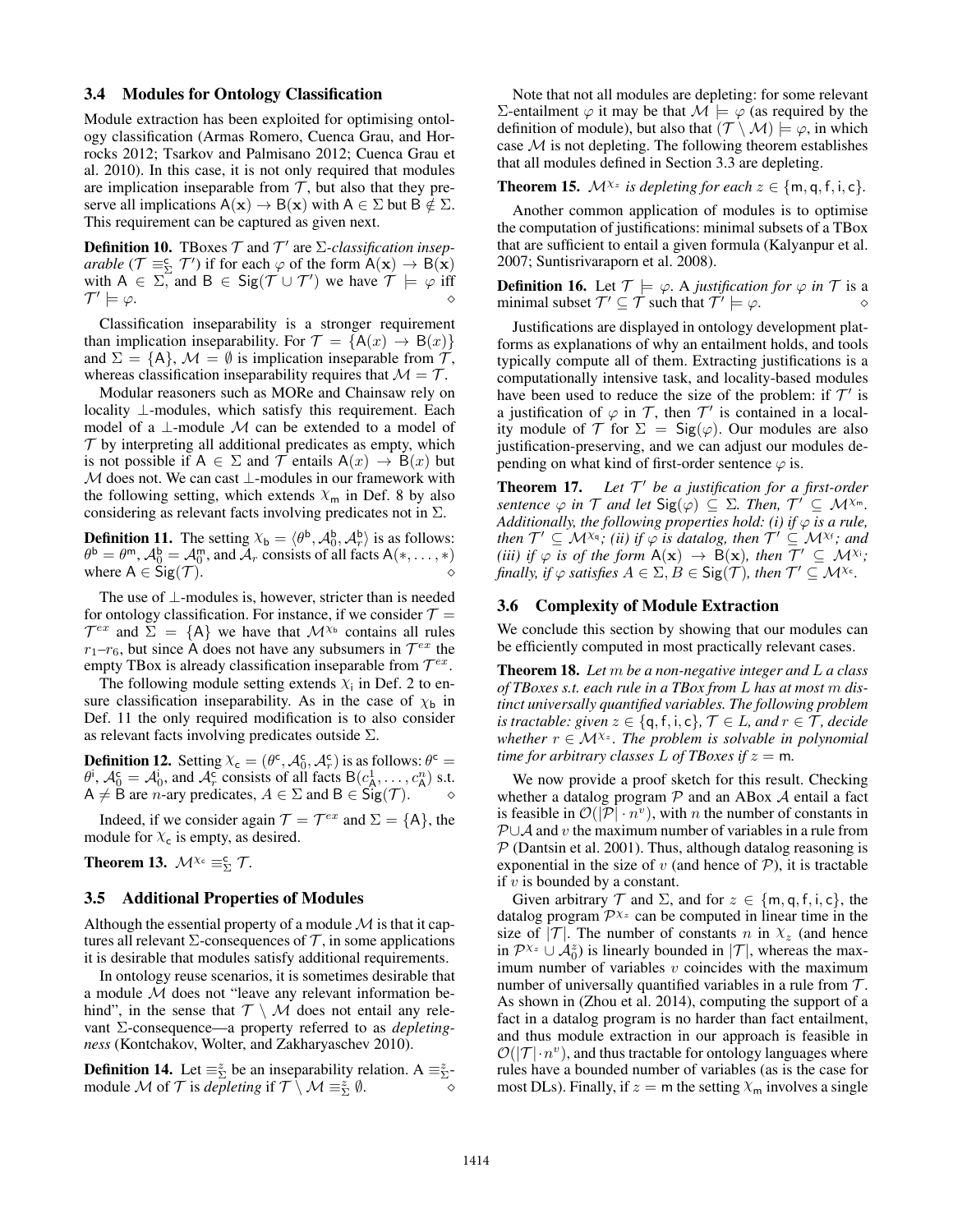constant ∗ and module extraction boils down to reasoning in propositional datalog (a tractable problem regardless of  $\mathcal{T}$ ).

### 3.7 Module Containment and Optimality

Intuitively, the more expressive the language for which preservation of consequences is required the larger modules need to be. The following proposition shows that our modules are consistent with this intuition.

**Proposition 19.**  $M^{\chi_i} \subseteq M^{\chi_f} \subseteq M^{\chi_q} \subseteq M^{\chi_m} \subseteq M^{\chi_b}$ *and*  $M^{\chi_i} \subset M^{\chi_c} \subset M^{\chi_b}$ 

As already discussed, these containment relations are strict for many  $T$  and  $\Sigma$ .

We conclude this section by discussing whether each  $\chi_z$ with  $z \in \{q, f, i, c\}$  is optimal for its inseparability relation in the sense that there is no setting that produces smaller modules. To make optimality statements precise we need to consider families of module settings, that is, functions that assign a module setting for each pair of  $\mathcal T$  and  $\Sigma$ .

Definition 20. A *setting family* is a function Ψ that maps a TBox  $\mathcal T$  and signature  $\Sigma$  to a module setting for  $\mathcal T$  and  $\Sigma$ . We say that  $\Psi$  is *uniform* if for every  $\Sigma$  and pair of TBoxes  $\mathcal{T}, \mathcal{T}'$  with the same number of existentially quantified variables  $\Psi(\mathcal{T}, \Sigma) = \Psi(\mathcal{T}', \Sigma)$ . Let  $z \in \{\text{i}, \text{f}, \text{q}, \text{c}\}\;$ ; then,  $\Psi$  is *z*-admissible if, for each  $\mathcal T$  and  $\Sigma$ ,  $\mathcal M^{\Psi(\mathcal T, \Sigma)}$  is a  $\equiv_{\Sigma}^z$ -module of T. Finally,  $\Psi$  is *z*-*optimal* if  $\mathcal{M}^{\Psi(\mathcal{T},\Sigma)} \subseteq \mathcal{M}^{\Psi^{\top}(\mathcal{T},\Sigma)}$  for every  $\mathcal{T}, \Sigma$  and every uniform  $\Psi'$  that is *z*-admissible.  $\diamond$ 

Uniformity ensures that settings do not depend on the specific shape of rules in  $\mathcal T$ , but rather only on  $\Sigma$  and the number of existentially quantified variables in  $T$ . In turn, admissibility ensures that each setting yields a module. The (uniform and admissible) family  $\Psi^z$  corresponding to each setting  $\chi^z$ in Sections 3.3 and 3.4 is defined in the obvious way: for each  $\mathcal T$  and  $\Sigma$ ,  $\Psi^z(\mathcal T, \Sigma)$  is the setting  $\chi^z$  for  $\mathcal T$  and  $\Sigma$ .

The next theorem shows that  $\Psi^z$  is optimal for implication and classification inseparability.

# **Theorem 21.**  $\Psi^z$  is z-optimal for  $z \in \{i, c\}$ .

In contrast,  $\Psi$ <sup>q</sup> and  $\Psi$ <sup>f</sup> are not optimal. To see this, let  $\mathcal{T} = \{A(x) \rightarrow B(x), B(x) \rightarrow A(x)\}\$ and  $\Sigma = \{A\}$ . The empty TBox is fact inseparable from  $\mathcal T$  since the only  $\Sigma$ consequence of  $\mathcal T$  is the tautology  $A(x) \to A(x)$ . However,  $\mathcal{M}^{\chi} = \mathcal{T}$  since fact A(*a*) is in  $\mathcal{A}^{\dagger}$  and its support is included in the module. We can provide a family of settings that distinguishes tautological from non-tautological inferences (see extended version of the paper); however, this family yields settings of exponential size in  $|T|$ , which is undesirable in practice.

### 4 Proof of Concept Evaluation

We have implemented a prototype system for module extraction that uses RDFox for datalog materialisation (Motik et al. 2014). Additionally, the ontology reasoner PAGOdA (Zhou et al. 2014) provides functionality for computing the support of an entailed fact in datalog, which we have adapted for computing modules. We have evaluated our system on representative ontologies, including SNOMED (SCT), Fly

|                                  | FLY    |           | <b>SCT</b> |             | GO      |        | BM      |        |
|----------------------------------|--------|-----------|------------|-------------|---------|--------|---------|--------|
| rules                            | 19,830 |           | 112,833    |             | 145,083 |        | 462,120 |        |
|                                  | gen    | rnd       | gen        | rnd         | gen     | rnd    | gen     | rnd    |
| $\overline{\perp}, \chi_{\sf b}$ |        | 242   847 |            | 242 5,196   | 1,461   | 12,801 | 1.010   | 64,320 |
| $\chi_{\rm c}$                   | 112    | 446       | 230        | 3,500       | 309     | 3.990  | 285     | 14.273 |
| $\top$ $\vert^*$                 | 219    | 796       |            | 233   5,182 | 1,437   | 12,747 | 963     | 62,897 |
| $\chi_{\mathsf{m}}$              | 215    | 789       | 233        | 5,182       | 1.431   | 12.724 | 955     | 62,286 |
| $\chi_{\mathsf{q}}$              | 109    | 480       | 123        | 2,329       | 267     | 4.146  | 447     | 16,905 |
| $\chi_{\rm f}$                   | 76     | 476       | 24         | 2.258       | 162     | 4,142  | 259     | 14,043 |
| $\chi_{\rm i}$                   | 8      |           | 15         | 235         | 103     | 2,429  | 105     | 4.107  |
| $\Sigma$                         | 2.7    | 7.8       | 2.7        | 41.9        | 2.4     | 56.6   | 2.5     | 210.5  |

Table 1: Results for genuine and random signatures  $\Sigma$ 

Anatomy (FLY), the Gene Ontology (GO) and BioModels  $(BM)$ .<sup>1</sup> SCT is expressed in the EL profile of OWL 2, whereas FLY, GO and BM require expressive DLs (Horn- $SRI$ ,  $SHIQ$  and  $SRIQ$ , respectively). We have normalised all ontologies to make axioms equivalent to rules.

We compared the size of our modules with the localitybased modules computed using the OWL API. We have followed the experimental methodology from (Del Vescovo et al. 2013) where two kinds of signatures are considered: *genuine signatures* corresponding to the signature of individual axioms, and *random signatures* with a given probability for a symbol to be included. For each type of signature and ontology, we took a sample of 400 runs and averaged module sizes. For random signatures we considered a probability of 1/1000. All experiments have been performed on a server with two Intel Xeon E5-2643 processors and 90GB of allocated RAM, running RDFox on 16 threads.

Table 1 summarises our results. We compared ⊥-modules with the modules for  $\chi_c$  (Section 3.4) and  $\top \perp^*$ -modules with those for  $X_m$ ,  $X_q$ ,  $X_f$ , and  $X_i$  (Section 3.3). We can see that module size consistently decreases as we consider weaker inseparability relations. In particular, the modules for  $\chi_c$  can be 4 times smaller than  $\perp$ -modules. The difference between  $\top \perp^*$ -modules and  $\chi_i$  modules is even bigger, especially in the case of FLY. In fact,  $\chi_i$  modules are sometimes empty, which is not surprising since two predicates in a large ontology are unlikely to be in an implication relationship. Also note that our modules for semantic inseparability slightly improve on ⊤⊥\*-modules. Finally, recall that our modules may not be minimal for their inseparability relation. Since techniques for extracting minimal modules are available only for model inseparability, and for restricted languages, we could not assess how close our modules are to minimal ones and hence the quality of our approximation.

Computation times were comparable for all settings  $\chi^2$ with times being slightly higher for  $\chi_i$  and  $\chi_c$  as they involved a larger number of constants. Furthermore, extraction times were comparable to locality-based modules for genuine signatures with average times of 0.5s for FLY, 0.9s for SCT, 4.2 for GO and 5s for BM.

<sup>&</sup>lt;sup>1</sup>The ontologies used in our tests are available for download at http://www.cs.ox.ac.uk/isg/ontologies/UID/ under IDs 794 (FLY), 795 (SCT), 796 (GO) and 797 (BM).